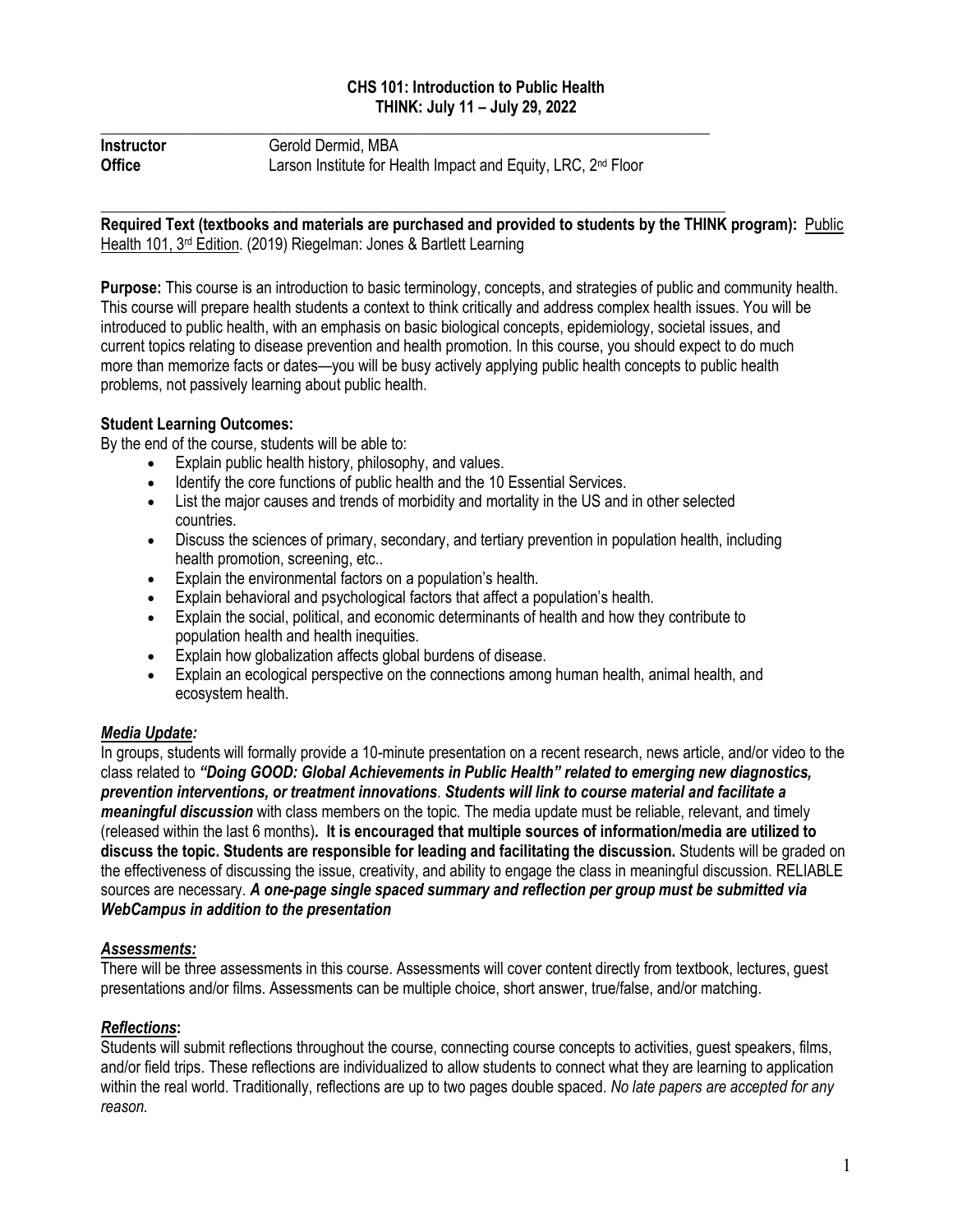# *Applied Public Health Solution Project:*

In groups, students will have the opportunity to create a 3 – 5 minute video and accompanying paper (up to 5 pages double spaced) to tackle a public health problem through a behavioral model intervention. Students will: (1) research the health problem in detail, including the research of epidemiological data displaying the impact of the problem, (2) research and critically evaluate solutions that have addressed the problem effectively in other communities throughout the world, and (3) develop a viable, evidence-based, comprehensive adapted solution for the target community that includes biological and/or behavioral interventions.

# *Course Participation:*

Course participation points consist of 3 key components:

- **Getting To Know You Assignment:** Students must introduce themselves on the discussion board, providing career goals and specific hopes, aspirations, interests to learn from this course.
- **3 by 3 Assignment:** Students must complete this assignment after Week 1 of the course, providing 3 components of the course that have been useful and 3 components of the course that may be a concern or challenge **with clear explanations and detail**.
- **Active Engagement:** Students are expected to actively participate in all aspects of the course. This includes maintaining active eye contact, asking meaningful questions, and providing important contributions to course discussions.

**Course Points:** A maximum of 115 points can be obtained in this course

| 10 points | Media Update                                     |
|-----------|--------------------------------------------------|
|           |                                                  |
| 10 points | COVID-19 Certification                           |
| 5 points  | <b>Essentials of Public Health Certification</b> |
| 45 points | Assessments                                      |
| 15 points | Reflections                                      |
| 25 points | Applied Public Health Solution Project           |
| 5 points  | <b>Course Participation</b>                      |
|           |                                                  |

## **Grading Scale:**

| A            | $\overline{94}$ -- 100% of points |
|--------------|-----------------------------------|
|              |                                   |
| A-           | 90 -- 93% of points               |
| B+           | 87 -- 89% of points               |
| B            | 84 -- 86% of points               |
| B-           | 80 -- 83% of points               |
| C+           | 77 -- 79% of points               |
| $\mathsf{C}$ | 74 -- 76% of points               |
| $C -$        | 70 -- 73% of points               |
| F            | $0 - 69%$ of points               |

**\*\*Please note that Ds (D+, D, D-) are not given in this course. Any score below 70% will result in an F being assigned as the course grade.\*\***

## **Course Policies:**

- **No late submissions will be accepted for any reason.**
- There will be **NO GRADE GROVELING**. Students are responsible for keeping track of their own grades throughout the semester. Students earn grades in this class based on individual performance.

**Academic Dishonesty Policy**: Academic dishonesty is against university as well as the system community standards. Academic dishonesty is defined as: cheating, plagiarism or otherwise obtaining grades under false pretenses. Plagiarism is defined as submitting the language, ideas, thoughts or work of another as one's own; or assisting in the act of plagiarism by allowing one's work to be used in this fashion. Cheating is defined as (l) obtaining or providing unauthorized information during an examination through verbal, visual or unauthorized use of books, notes, text and other materials; (2) obtaining or providing information concerning all or part of an examination prior to that examination; (3) taking an examination for another student, or arranging for another person to take an exam in one's place; (4) altering or changing test answers after submittal for grading, grades after grades have been awarded, or other academic records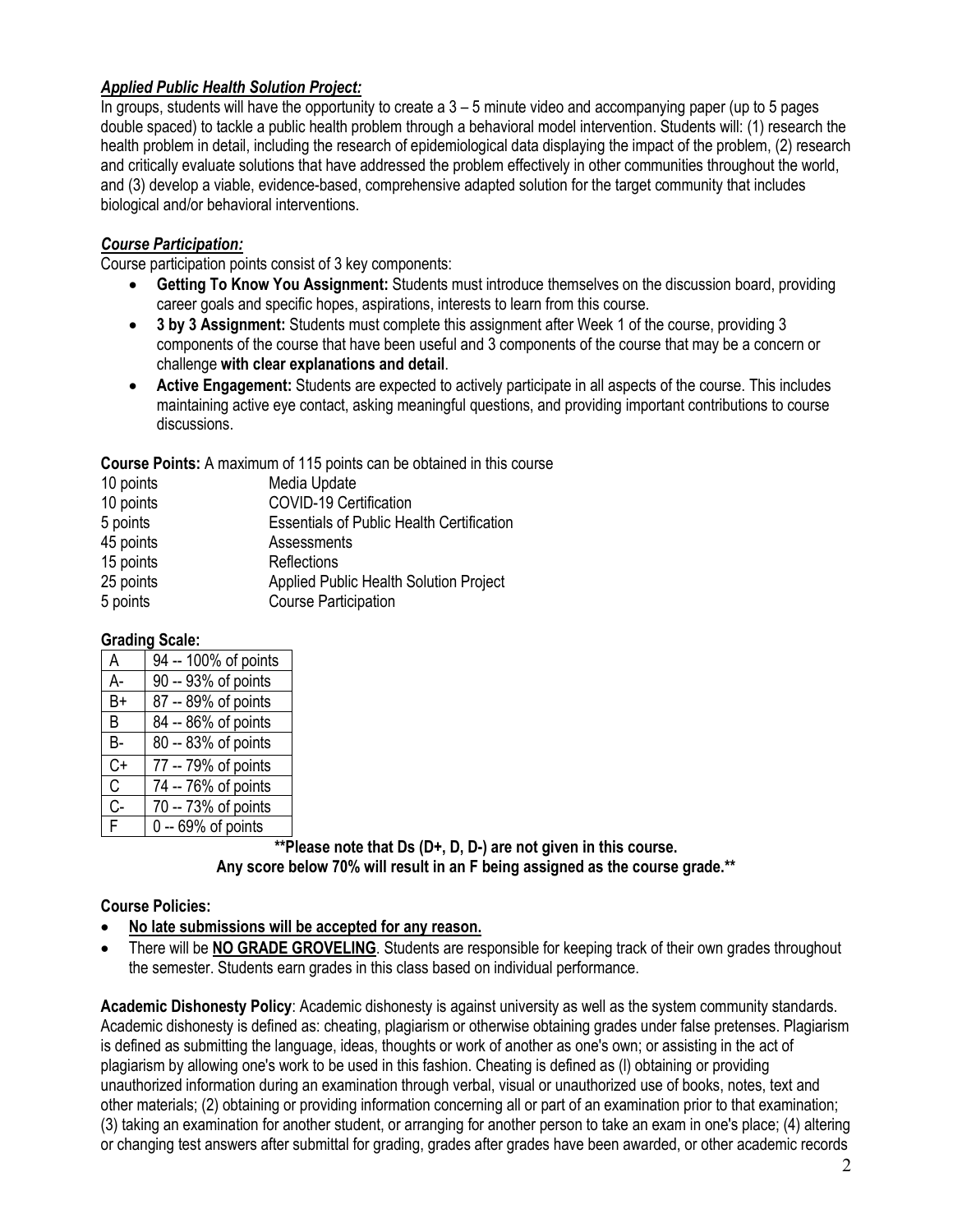once these are official.

Disciplinary procedures for incidents of academic dishonesty may involve both academic action and administrative action for behavior against the campus regulations for student conduct. The procedures involve the determination by the faculty member pursuing concerns over alleged cheating or plagiarism as to whether administrative action is warranted, in addition to making a determination as to any academic consequence. Academic action may include: (1) cancelling the student's enrollment in the class without a grade; (2) filing a final grade of "F"; (3) awarding a failing mark on the test or paper in question; (4) requiring the student to retake the test or resubmit the paper.

**Statement of Disability Services:** Any student with a disability needing academic adjustments or accommodations is requested to speak with me or the Disability Resource Center (Thompson Building, Suite 101) as soon as possible to arrange for appropriate accommodations.

**Statement for Academic Success Services**: Your student fees cover usage of the Math Center (784-443 or [www.unr.edu/mathcenter/](http://www.unr.edu/mathcenter) ), Tutoring Center (784-6801 o[r www.unr.edu/tutoring/](http://www.unr.edu/tutoring/) ), and University Writing Center (784- 6030 or [http://www.unr.edu/writing\\_center/\)](http://www.unr.edu/writing_center/). These centers support your classroom learning; it is your responsibility to take advantage of their services. Keep in mind that seeking help outside of class is the sign of a responsible and successful student.

**Statement on Audio and Video Recording**: Surreptitious or covert videotaping of class or unauthorized audio recording of class is prohibited by law and by Board of Regents policy. This class may be videotaped or audio recorded only with the written permission of the instructor. In order to accommodate students with disabilities, some students may have been given permission to record class lectures and discussions. Therefore, students should understand that their comments during class may be recorded.

|  |  | <b>PROPOSED SCHEDULE</b> |  |
|--|--|--------------------------|--|
|  |  |                          |  |

| **Schedule MAY change throughout the semester. Check WebCampus for details.** |                                                                                                                                                                                                                                                                                                                                                                                                                                                                                                                                                                                                                                                                                                         |  |
|-------------------------------------------------------------------------------|---------------------------------------------------------------------------------------------------------------------------------------------------------------------------------------------------------------------------------------------------------------------------------------------------------------------------------------------------------------------------------------------------------------------------------------------------------------------------------------------------------------------------------------------------------------------------------------------------------------------------------------------------------------------------------------------------------|--|
| <b>ORIENTATION</b>                                                            | Course Overview and Syllabus Review                                                                                                                                                                                                                                                                                                                                                                                                                                                                                                                                                                                                                                                                     |  |
|                                                                               | Meet the Instructor                                                                                                                                                                                                                                                                                                                                                                                                                                                                                                                                                                                                                                                                                     |  |
|                                                                               | Meet the Students                                                                                                                                                                                                                                                                                                                                                                                                                                                                                                                                                                                                                                                                                       |  |
| <b>WEEK1</b>                                                                  | Introduction to Public Health<br>Evidence-Based Public Health<br><b>Public Health Data and Communications</b><br>Social and Behavioral Sciences in Public Health<br>Public Health Law, Policy, and Ethics<br><b>Required Reading --</b><br>Textbook, Preface, Chapters 1 -- 5<br>ASSESSMENT #1 - Thursday, July 14th (in class)<br>MEDIA UPDATE PRESENTATIONS - Groups 1 - 3: Thursday, July 14th (in class)<br>Washoe County Immunization Clinic/Immunize Nevada Presentation - Friday, July 15 <sup>th</sup><br><b>ASSIGNMENTS DUE</b><br>by July 12th at 11:59pm:<br><b>Getting To Know You Assignment (WebCampus)</b><br>by July $15th$ at $11:59$ pm:<br><b>Media Update Paper ALL (WebCampus)</b> |  |
|                                                                               |                                                                                                                                                                                                                                                                                                                                                                                                                                                                                                                                                                                                                                                                                                         |  |